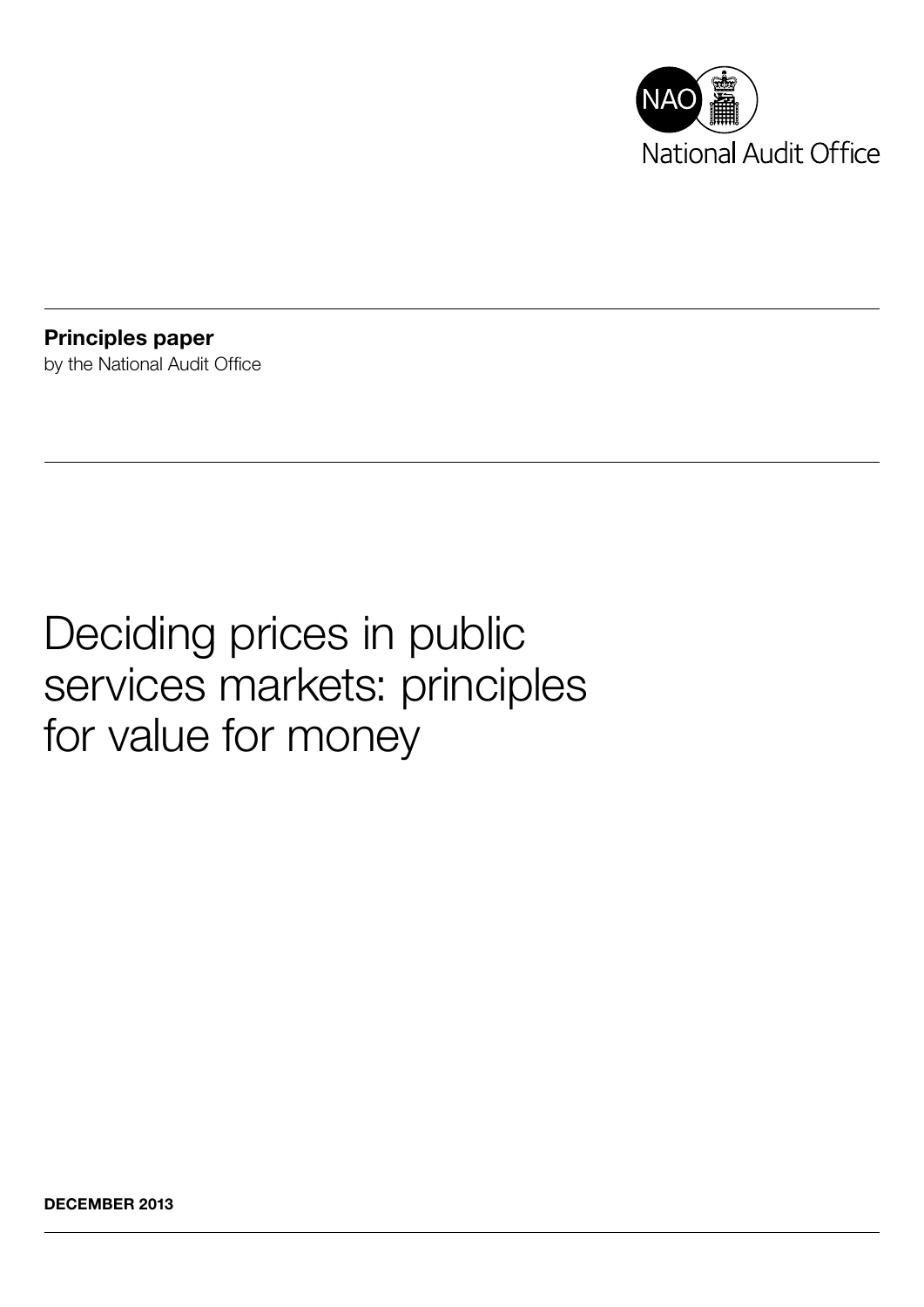# Summary

# This report is to help public bodies that provide public services using market mechanisms

The taxpayer pays for these services; government buys them from the market. We examine how government decides the price to pay for these services. To achieve value for money, government must decide prices for services (for example, for an hour of nursery education, or a week's stay in a care home) that are neither too high (that risk wasting taxpayer's money), nor too low (that risk impairing quality or under-provision in the market).

#### Public services being 'marketised'

1 Around £1 in every £3 of taxpayers' money spent on public services now goes to non-public-sector providers, in sectors such as health and social care, education, welfare, and criminal justice. The government's *Open Public Services* white paper signalled its intention to introduce user choice and provider competition across a wider range of public services. The government is committed to personalisation and public services provided through markets, rather than more traditional forms of public service provision. It will continue with plans to extend personal budgets into healthcare (for certain longer-term conditions) and special needs education.

#### Opportunities and risks

2 Markets present opportunities for services to become more personalised, responsive, efficient, diverse and innovative. They also present new challenges for government; specifically the risk that having established markets in public services, departments and local authorities may lack the capability to ensure that they operate in the interests of the users and the taxpayer, rather than in the interests of the providers whose profits are funded by users and taxpayers.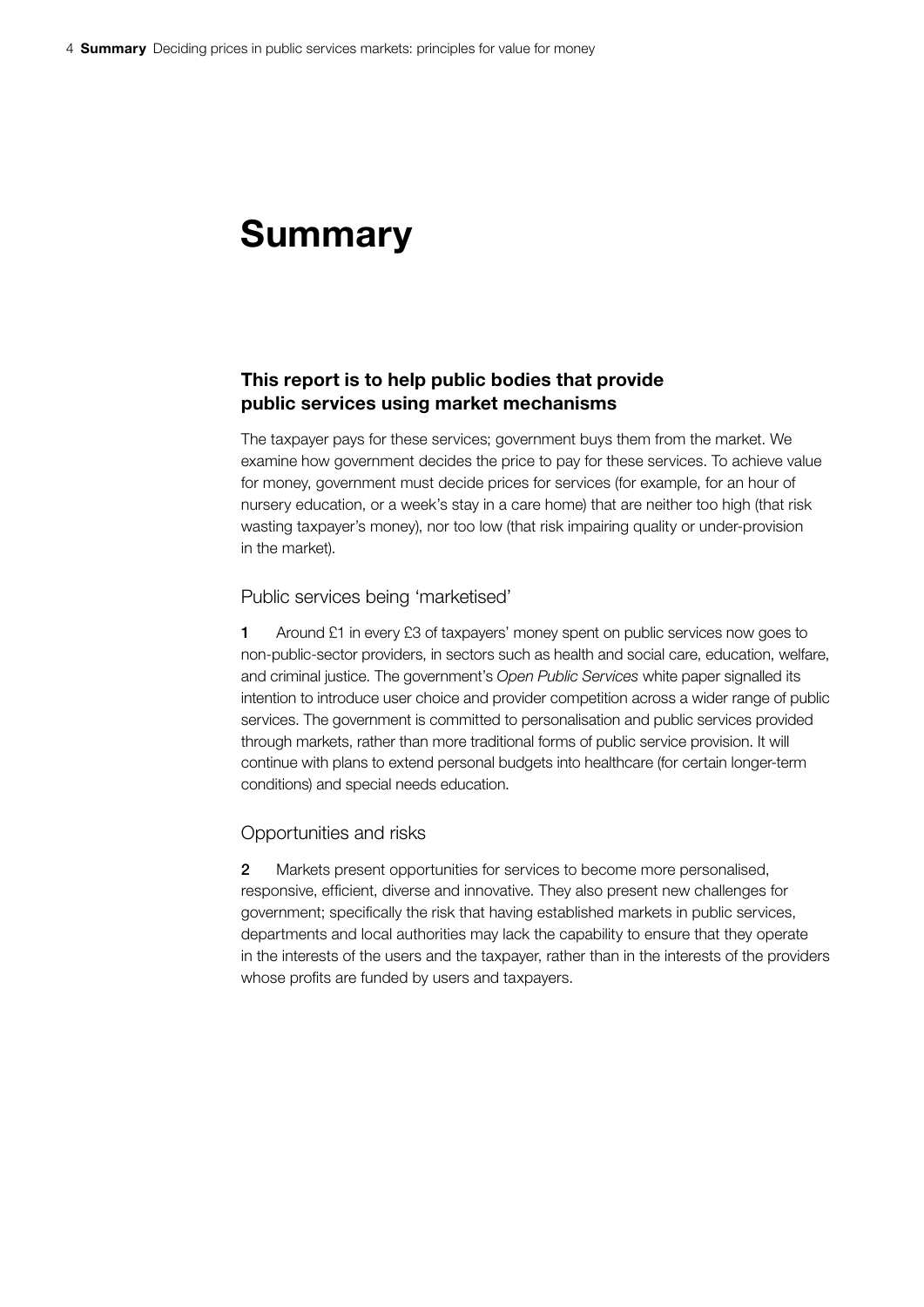**3** Figure 1 shows the different types of market situation that the government may face in running public services. It shows how it may need to intervene to ensure that policy objectives are met. Figure 2 overleaf shows how markets vary in how far choice is devolved to service users, and whether the market of service providers is a local or a more national one. Much public sector engagement with the private sector takes the form of contracting and procurement (bottom left quadrant of Figure 1). However the government's role in markets goes well beyond contracting. This report is focused on where government uses markets to deliver public services like social care and early years childcare where users are entitled to choose the provider from those in the market. This report examines how prices are set in these markets.

## Figure 1

Public services markets need different oversight, depending on the effectiveness of competition in the market



#### Notes

- Monopsony describes a market where a single buyer substantially controls the market as the major purchaser of goods or services.
- 2 Achieved by encouraging new entry, sustaining a range of providers, increasing choice and personalisation.

Source: National Audit Office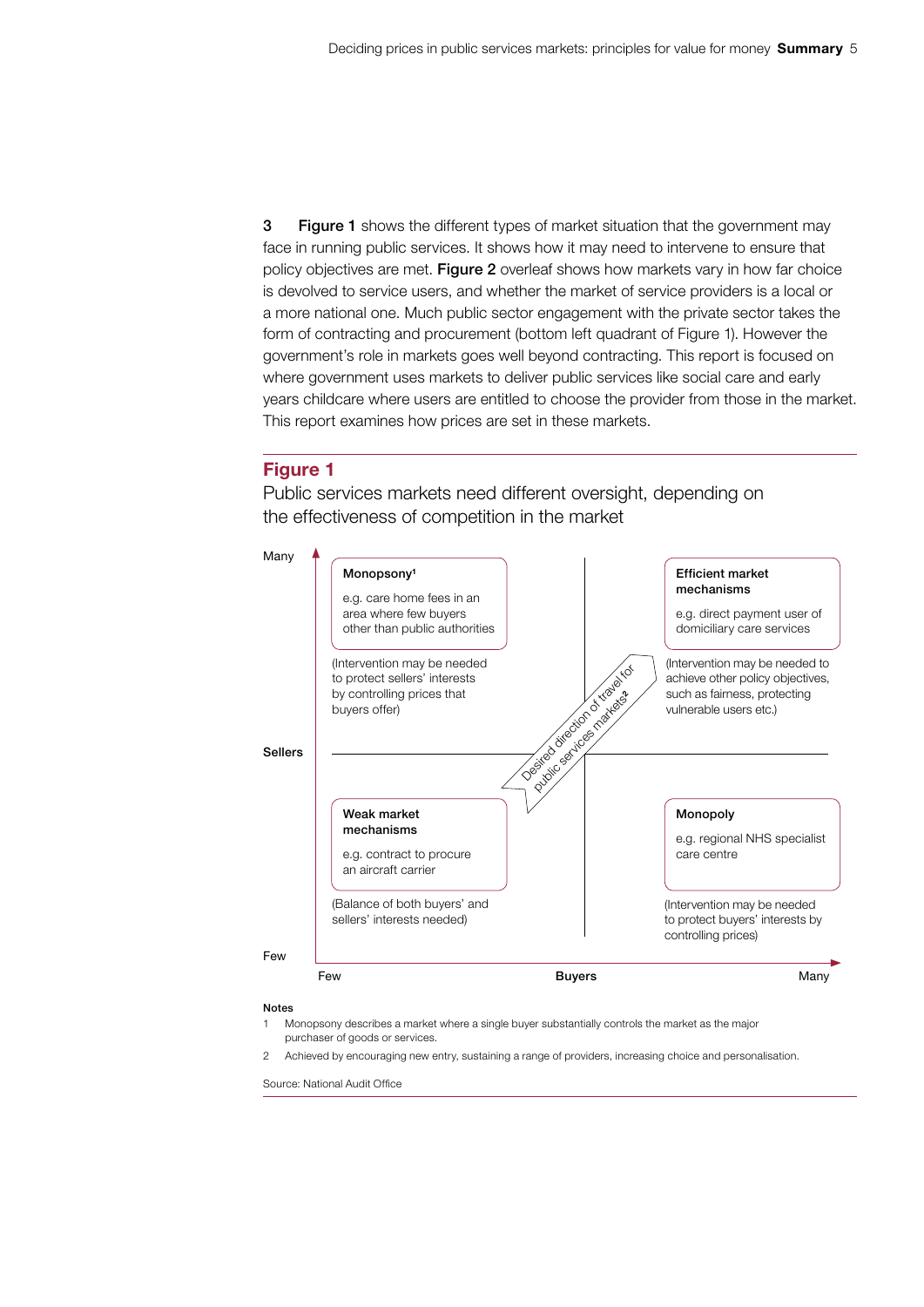# Figure 2

Public services markets vary greatly, and differ in how far user choice and provider competition is devolved



4 When public bodies oversee such markets, they generally try to prevent sellers from achieving sufficient scale to achieve monopoly-type power overpricing. This could raise the cost of provision to excessively high levels. Yet the purchasing power of local authorities is such that in principle they too could face incentives to exploit their position by offering rates that may in fact prove to be too low to give providers a sustainable return in the longer term. Where providers cannot make up the shortfall from their private customers, the market may not respond well to demand pressure, and be vulnerable to financial shocks.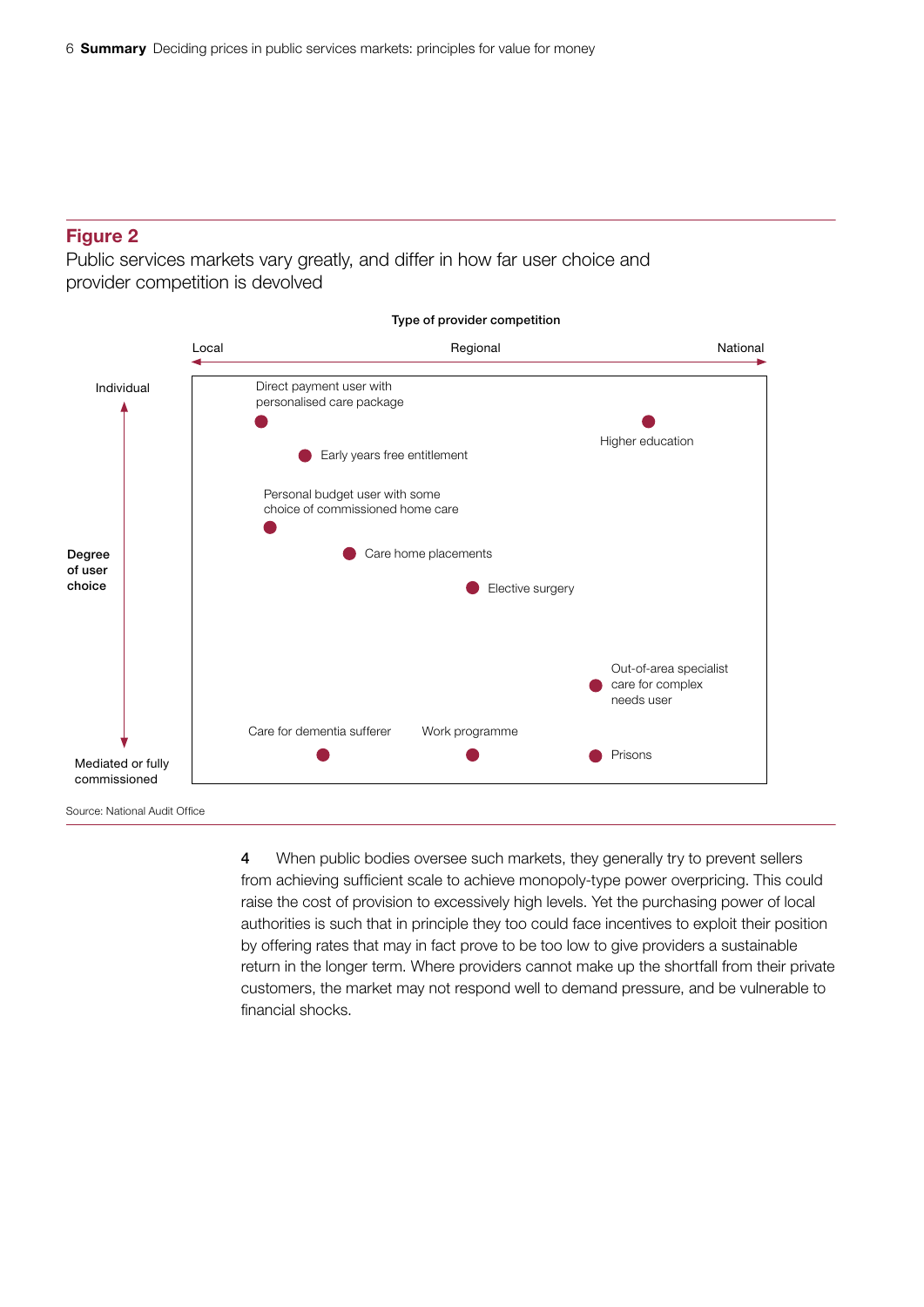5 The government has statutory duties to provide services and ensure their continuity. Achieving value for money from services purchased from non-public-sector providers, therefore, is not just a matter of driving down prices. The government must maintain a market that is attractive to potential entrants and rewards good performance, and with competition that is sufficiently resilient to survive individual providers exiting the market.

## The roles of government nationally and locally

6 Having market models of service provision does not mean that departments' responsibilities for achieving policy objectives cost-effectively are being diluted. Yet market delivery involves provision by non-public-sector entities, which are not directly accountable to the department that funds them. This lack of influence means that departments responsible for the policy must design the legislative framework of rules for that market, and monitor its overall financial sustainability. They must intervene as 'system operator' where appropriate to calibrate central funding, depending on the national balance of supply and demand.

7 Local authorities play a more direct 'market stewardship' role, in ensuring the market for provision operates effectively in their jurisdiction. They commission services from private- or third-sector providers, and oversee the local market (in which the authority may also be one of the providers) to ensure that levels of service provision meet their statutory duties. They act as a contact point for all providers receiving funding. They are important as they support private- and third-sector providers to achieve sufficient localised provision and promote best practice.

#### Paying the right price for services

8 In personalised public services, individual service users make their own purchasing decisions (such as which personal care assistant, clinic for elective surgery, or nursery place will receive funding). They do so usually without knowledge of the price of the service they are purchasing. The government intends that users are empowered to choose public services on the basis of quality, not price. This means that users' choices do not necessarily drive market prices towards efficient levels, in the way they are presumed to do in well-functioning private markets. It is difficult for the government to determine an 'efficient' price or rate for public services where prices are not transparent, as it seeks to extend choice and involve 'for-profit' and third-sector providers in delivering public services.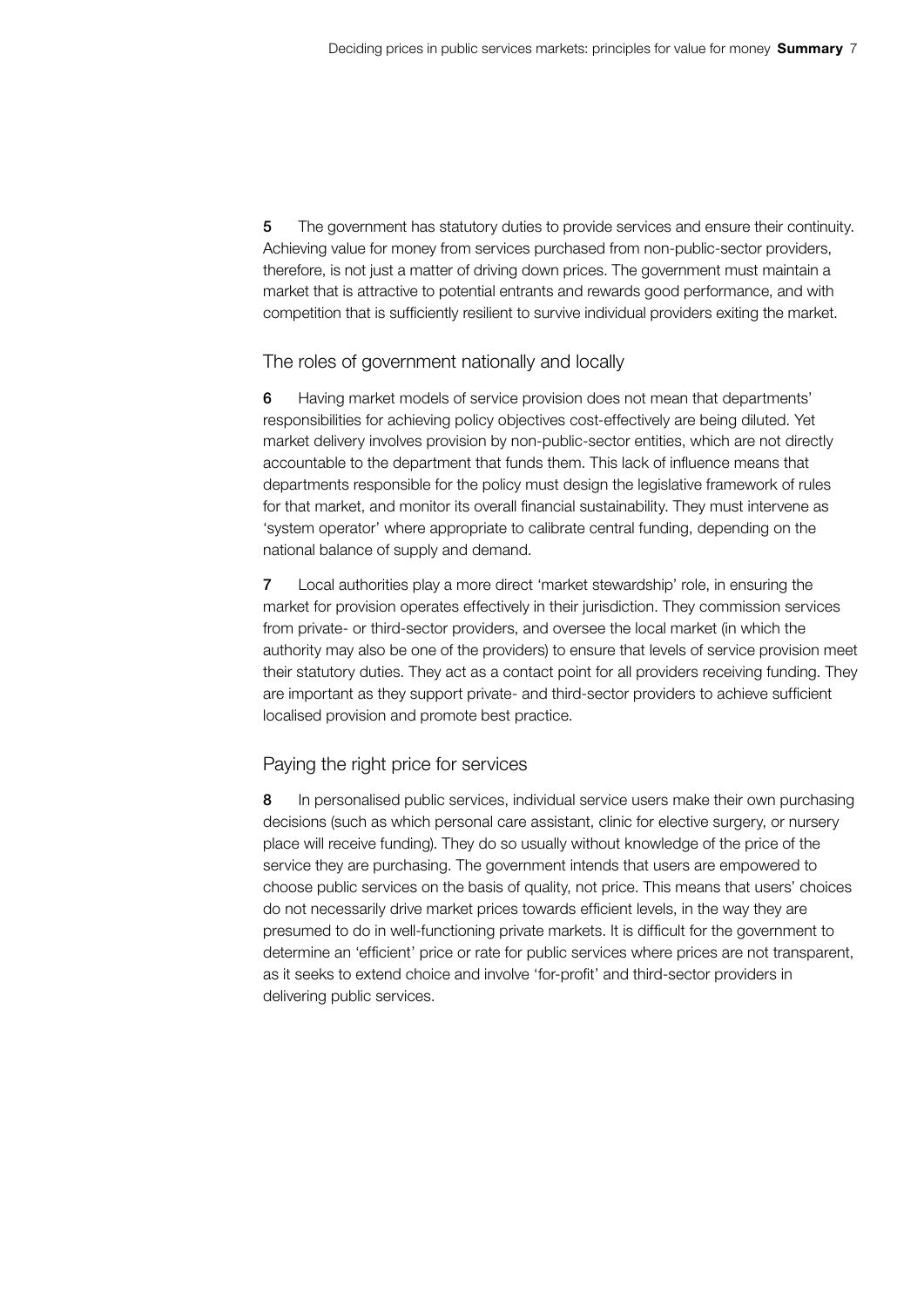9 Adding to the complexity that local authorities face is the centrally determined need to balance public services' funding in a tight fiscal climate, with encouraging a healthy and sustainable local market. Reconciling these objectives is difficult, and given the shift in procurement models, local authorities may lack the experience to do so effectively.

#### Value for money of deciding appropriate prices

10 The report outlines eight key principles that should help to promote value for money. We chose two sectors – social care<sup>1</sup> and early years education – to study in detail, and also examined the evidence from a pilot of personal health budgets. As well as systematically reviewing practice in setting prices in these sectors, we used our previous work on public services markets:

- • *Delivering public services through markets: principles for achieving value for money*, June 2012, outlines principles for the government to oversee public service markets and draws heavily on our back-catalogue reports, and those of the Committee of Public Accounts.<sup>2</sup>
- Delivering the free entitlement to education for three- and four-year-olds, February 2012, examined whether the Department for Education was achieving value for money in providing the free entitlement to education.<sup>3</sup>
- • *Oversight of user choice and provider competition in care markets*, September 2011, examined how well the Department for Health oversees markets for social care.<sup>4</sup>

#### Delivering public services through markets

11 Our previous report examined how to achieve value for money in relatively wellestablished public markets.<sup>5</sup> It focused on the requirements for getting the supply and demand sides of the market to work well. It also drew attention to the need for government to have the right skills to exercise oversight of the market effectively. Based on the evidence in this paper we have developed eight principles to help government obtain value for money for the prices in public markets, including those that do not have an 'efficient' supply and demand structure. As Figure 1 shows, public services markets can be relatively unbalanced in terms of overall provider and purchaser market power. In such cases, the government should actively intervene, so prices are efficient (as well as, when appropriate, attempting to grow and encourage the market towards being more balanced). In addition, the National Audit Office and Committee of Public Accounts have recently drawn attention to wider factors that influence government's relationship with private sector providers and the onus it places on such providers to establish and maintain a reputation for fair-dealing with government which goes beyond the formal contractual requirements.<sup>6</sup>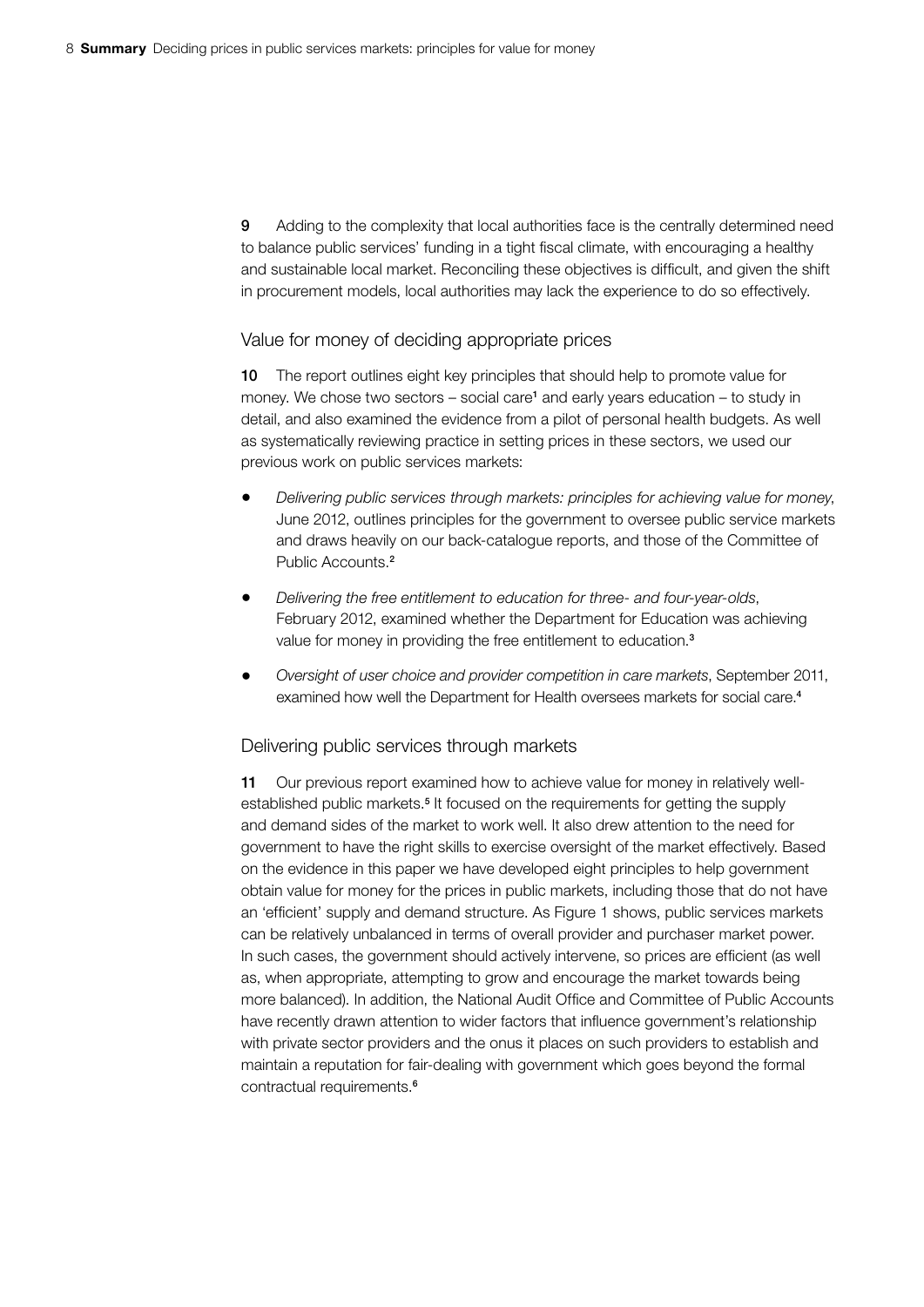# Eight principles for value for money when deciding prices for public services in markets

National principles – policy departments as 'system operators'

12 Central departments ensure that system-wide the provision of public services is effective and is achieving policy objectives. When policy is implemented by 'marketised' service provision, departments need to oversee, nationally, how local authorities provide services, and have a 'system operator' type role:

# Principle one: The relevant department understands national supply and demand and intervenes to remedy problems

This includes: the patterns of regional variation (including levels of spare capacity); the likely impact of policy reforms; and possible future scenarios.

Example: The government decided to extend early years entitlement to two-year-olds from deprived backgrounds. To implement this policy the Department for Education enabled local authorities to fund providers at a higher rate to reflect the lower adult:child ratios required for two-year-olds as opposed to three- and four-year-olds.

# Principle two: The relevant department understands the national market structure and intervenes in the event of market failure

This understanding should include: market size and concentration (including 'difficult to replace' providers); degree of exposure to publicly funded users, and price and quality variations and trends.

Example: Since the collapse of care home operator Southern Cross, the four largest operators' share of the market represents around 15 per cent of provision of care home beds.<sup>7</sup> Three of the four largest operators have or had significantly higher than average proportions of publicly funded residents. Each has reported a significant decline in profit margins as a percentage of revenue since 2010, while the operating profitability of the operator with more private payers remained above 30 per cent.8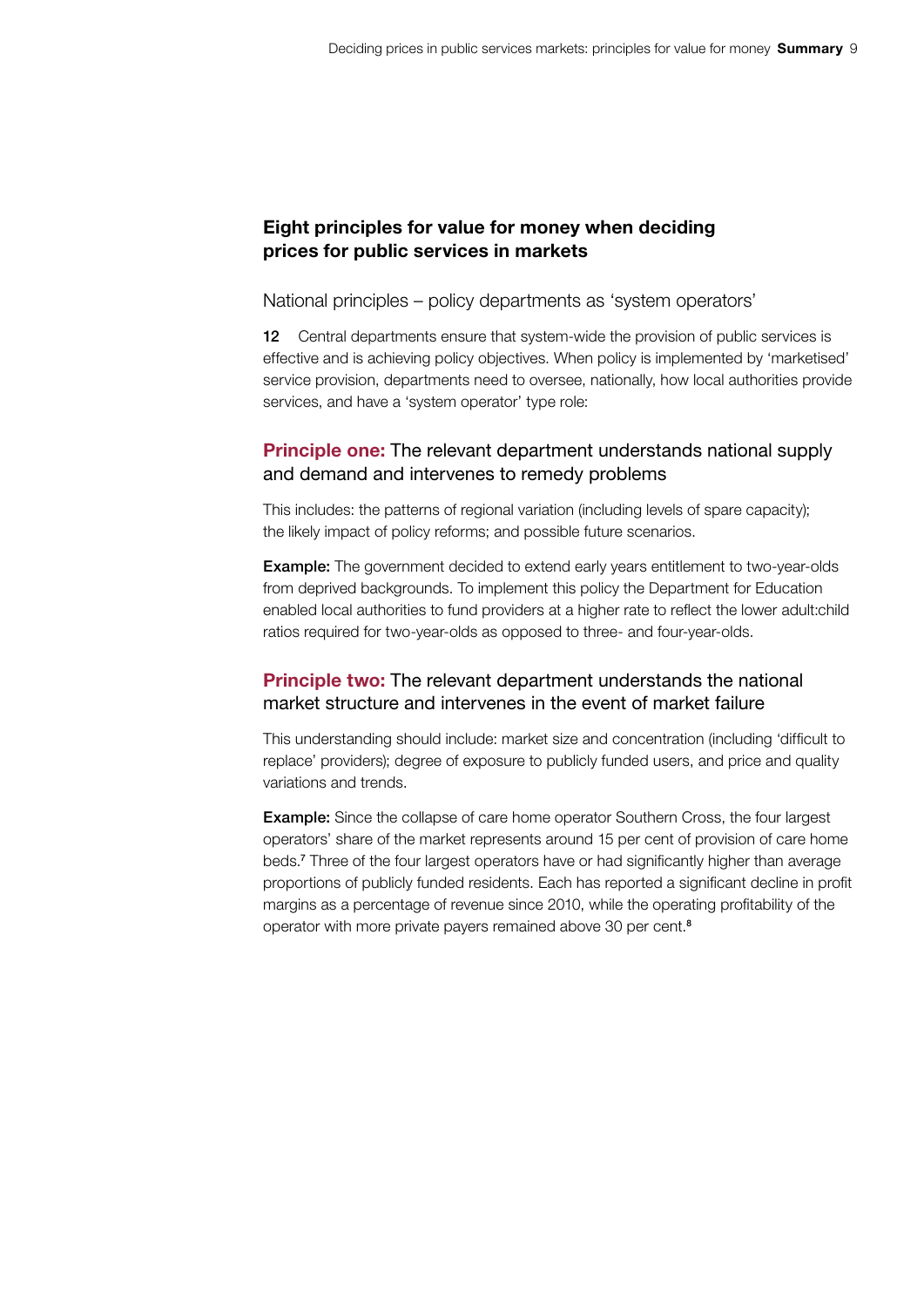Principle three: The relevant department should understand the role of, and work with, the competition authorities and relevant quality and sector regulators, to raise awareness, standards and enforce rules and the right market behaviour

Example: The Office of Fair Trading (OFT) and the Competition Commission (who will merge to form the Competition and Markets Authority from April 2014) have a role in ensuring competition operates effectively in private and public markets. For example in 2012 the OFT wrote to several NHS trusts with private patient units to highlight rules governing competition in markets.

Local principles – local authorities as 'market stewards'

13 Local authorities must ensure that local service provision is sufficient, and have arrangements in place that guarantee service continuity, while developing the local market to sustain long-term quality provision. To help achieve value for money local authorities should adhere to the following principles:

# **Principle four:** The local authority understands its impact on local public and private markets as a purchaser of services, and how to encourage the right market behaviour

Example: Some local authorities have agreements with local NHS commissioners to contract for residential places on their behalf. This can have the benefit of increasing the local authority's buying power in the local market and potentially achieve better prices for residential placements than otherwise would be possible. It avoids the two public sector buyers competing against each other in the same market. For example, for illustrative purposes the difference between the cost of the long-stay payment for a patient in hospital and the fee for a nursing home can be over £700 per week.<sup>9</sup>

# Principle five: The local authority knows the costs of service provision

**Example:** Some local authorities have used an open-book approach and employed an independent 'honest broker'.10 They have found that it helped to increase engagement with the local provider sector and that they understand better the costs of local provision in their area.